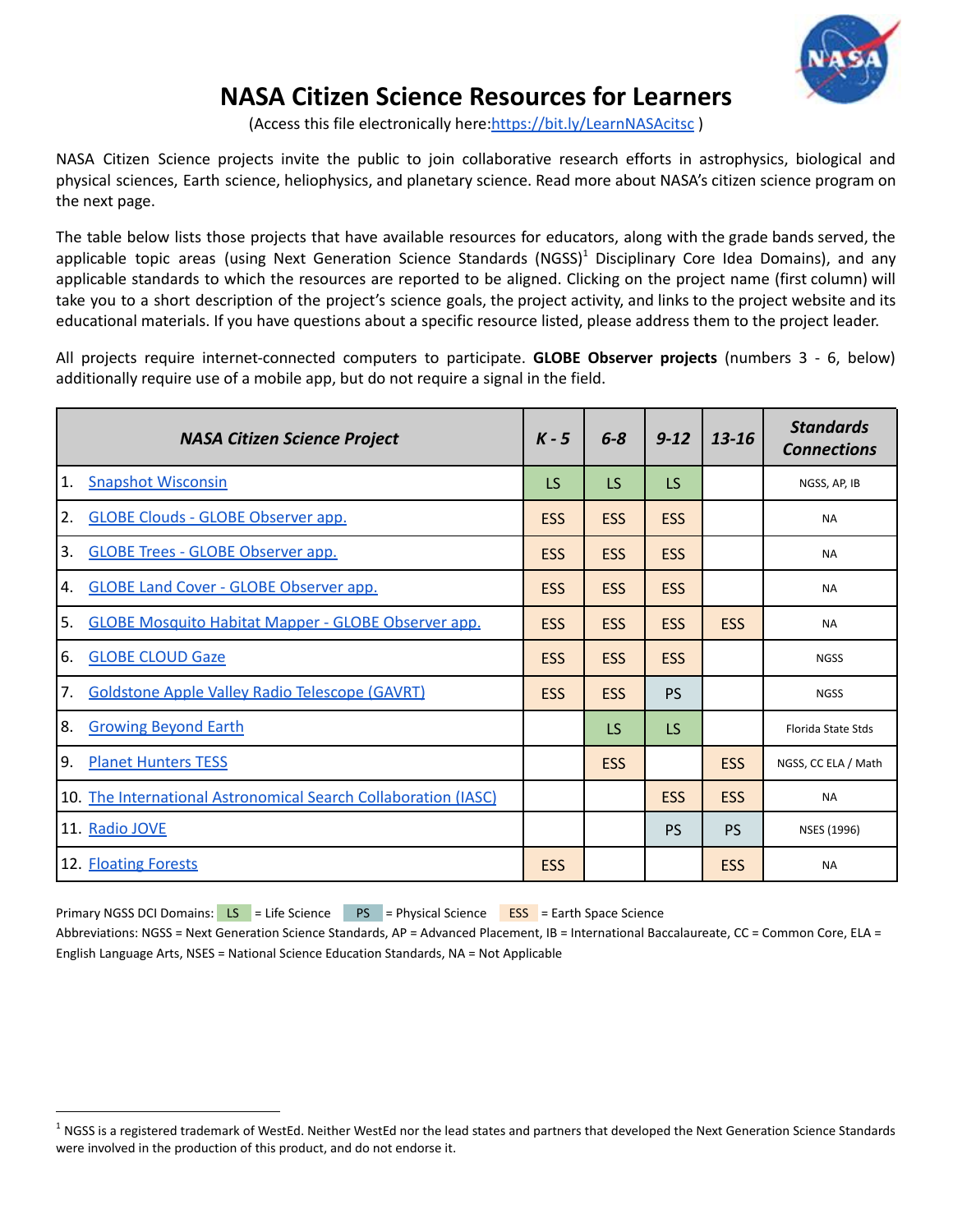# **More about NASA Citizen Science**

Love NASA Science? Join a NASA Citizen Science Project! NASA citizen science projects are collaborations between scientists and interested members of the public. Through these collaborations, volunteers, or "citizen scientists," have made thousands of important scientific discoveries, including:

- Hundreds of extrasolar planets
- Thousands of brown dwarf stars
- 100,000s of emperor penguin nests
- Most of the known comets
- A new kind of aurora phenomenon

NASA's citizen scientists have learned about meteorites, mosquitos, and the surface of Mars. They are helping scientists predict dangers like landslides and air pollution and track global climate change impacts on lake levels, kelp forests, and coral reefs. They are searching NASA data for new worlds, asteroids, and comets. Along the way, many have co-authored publications in professional journals and made lasting friendships.

People like you join NASA citizen science projects every day. You can get to know some of them at science.nasa.gov/citizenscientists. People with advanced degrees or other relevant training are welcome, but most projects require no prior knowledge, experience, or special tools beyond a computer or smartphone. NASA citizen science projects aim to teach you everything you need to know as you go along - so don't worry if you never studied science or forgot what you learned in school.

Just be ready: NASA citizen science is the real thing. There are no guaranteed results, and sometimes the answers will remain unknown. But if you're tired of reading about other people's groundbreaking discoveries and wish to get involved, visit:

[science.nasa.gov/citizenscience](https://science.nasa.gov/citizenscience).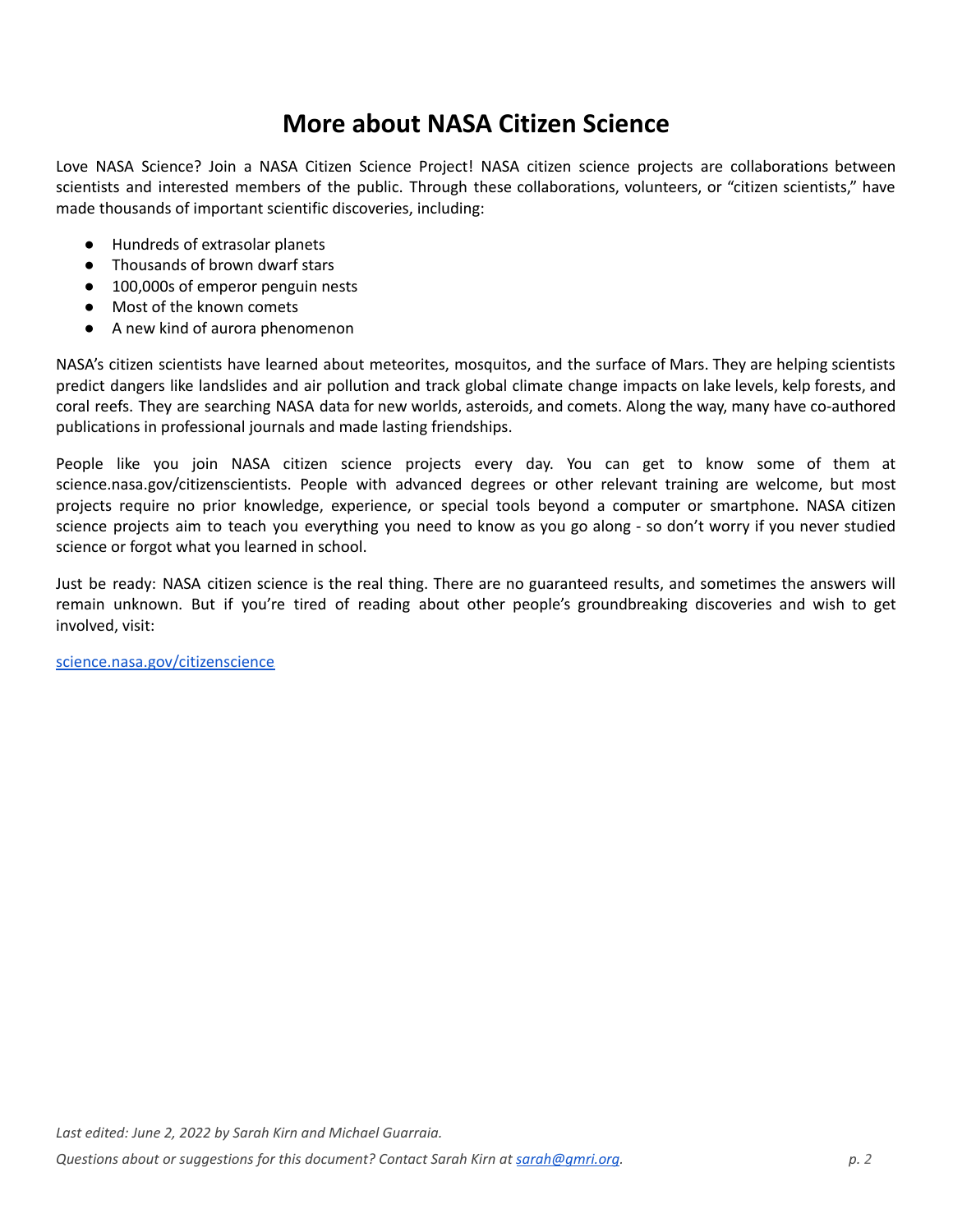<span id="page-2-0"></span>

| <b>1. Snapshot Wisconsin</b> | <b>Ease of Implementation: Easy</b> |
|------------------------------|-------------------------------------|
|------------------------------|-------------------------------------|

**Science goal:** Monitor Wisconsin wildlife year-round using a statewide network of trail cameras. Data gathered will help inform wildlife management decisions.

**Project Activity:** There are two levels of participation available for this project. First, citizen scientists located anywhere can help identify wildlife captured by the statewide network of cameras. With multiple volunteers viewing each image, a highly accurate consensus is reached for each photo. Snapshot Wisconsin researchers are also available to help with tricky identifications on the website's talk board. Second, citizen scientists located in Wisconsin can apply to host their own Snapshot Wisconsin trail camera on private or public land in one of the statewide survey blocks, or to monitor a camera in an elk reintroduction area. Learn more about the requirements and complete an application [here.](https://dnr.wisconsin.gov/topic/Research/ApplyHostTrailCamera)

**Curricular Resources:** Snapshot in the [Classroom](https://dnr.wisconsin.gov/topic/research/projects/snapshot/intheclassroom.html) (grades K-12) **[BACK](#page-0-0) BACK BACK BACK BACK B** 

<span id="page-2-1"></span>

| 2. GLOBE Clouds - GLOBE Observer app. | <b>Ease of Implementation: Easy</b> |
|---------------------------------------|-------------------------------------|
|                                       |                                     |

**Science goal:** Determine the impact of clouds on local weather and Earth's climate system. Images taken by citizen scientists on the ground are used in conjunction with satellite images from above to gain a more complete picture of clouds in the atmosphere.

**Project Activity:** Once you have downloaded the app and created an account, the Clouds tool will guide you through the observation process. Required data includes providing your location, reporting on overall cloud cover and surface conditions that can impact satellite observations. Optional (but very useful) data include cloud types, cloud opacity, sky conditions and visibility, then taking photos of what you see in the sky.

**Curricular Resources:** [Resource](https://observer.globe.gov/do-globe-observer/clouds/resource-library) Library (grades K-12); Pacing [guides](https://www.globe.gov/web/nasa-langley-research-center/home/resources) with recorded professional development webinars **[BACK](#page-0-0) TO TOP↑**

<span id="page-2-2"></span>

| 3. GLOBE Trees - GLOBE Observer app.                                                                                                                                                                                                                                      | <b>Ease of Implementation: Easy</b> |
|---------------------------------------------------------------------------------------------------------------------------------------------------------------------------------------------------------------------------------------------------------------------------|-------------------------------------|
| Science goal: Monitor how much carbon is being stored in terrestrial ecosystems, and how this could change as<br>patterns of drought, fire, and forest ecosystems shift in a changing climate. Tree height data from citizen scientists<br>helps validate satellite data. |                                     |

**Project Activity:** Once you have downloaded the app and created an account, the Trees tool will guide you through the observation process. Required steps include selecting a tree and using your device to measure the angle from the bottom to the top of the tree, walking to the tree and counting your steps (to determine the distance) and reporting on surface conditions. The app will use that information to calculate an estimate of the tree's height. Optional steps are taking a photograph of the tree and measuring the circumference of the tree.

**Curricular Resources:** [Resource](https://observer.globe.gov/do-globe-observer/trees/resource-library) Library (grades K-12); Pacing [guides](https://www.globe.gov/web/nasa-langley-research-center/home/resources) with recorded professional development webinars **[BACK](#page-0-0) TO TOP↑**

*Last edited: June 2, 2022 by Sarah Kirn and Michael Guarraia.*

*Questions about or suggestions for this document? Contact Sarah Kirn at [sarah@gmri.org](mailto:sarah@gmri.org). p. 3*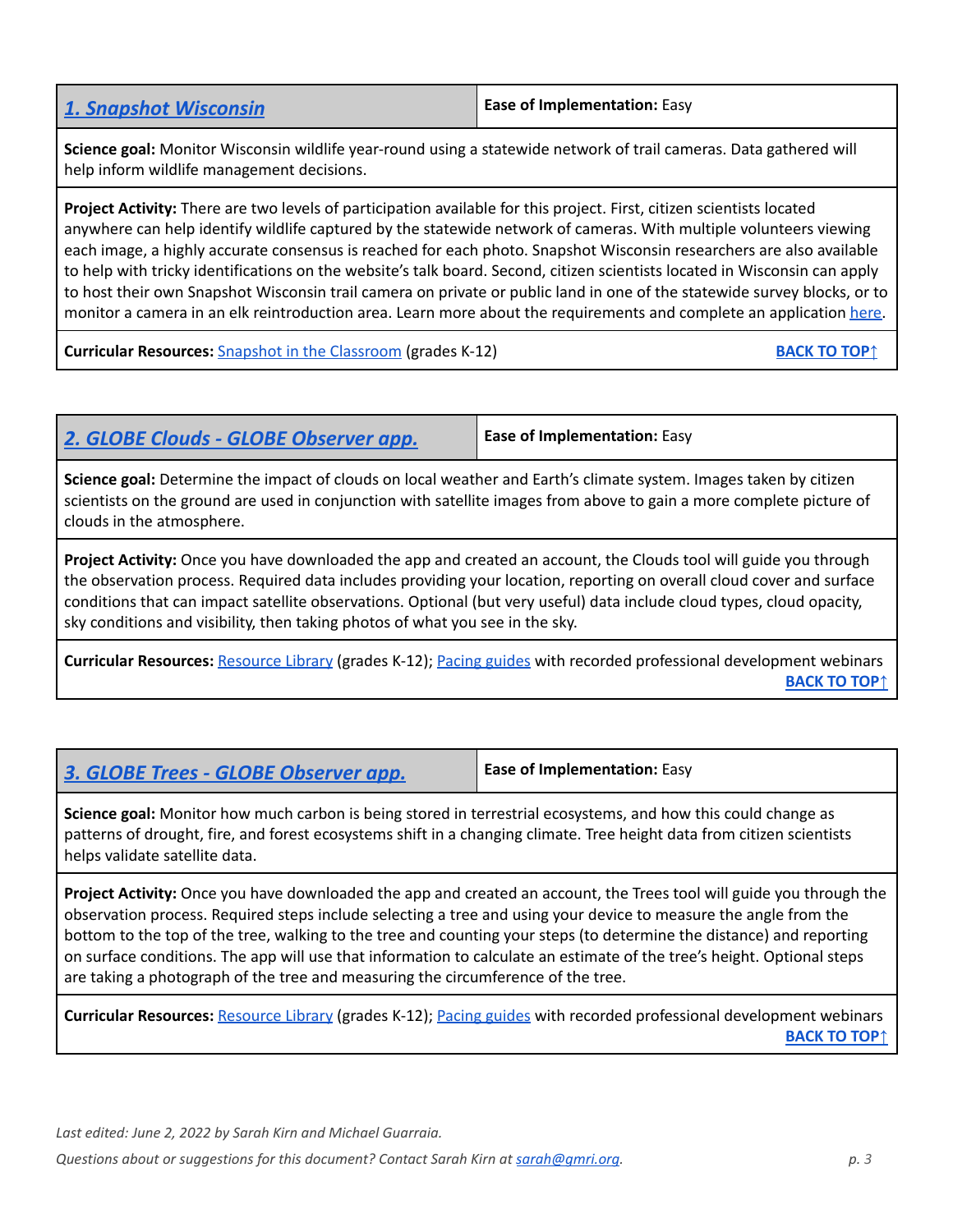<span id="page-3-0"></span>*4. GLOBE Land Cover - GLOBE [Observer](https://observer.globe.gov/do-globe-observer/land-cover) app.* **Ease of Implementation:** Easy

**Ease of Implementation:** Easy

**Science goal**: Map changes in the landscape to prevent future disasters, monitor natural resources, and collect information on the environment. Ground observations from citizen scientists can provide reference data to help scientists interpret satellite data, improving the accuracy of maps created from remote sensing data and other products.

**Project Activity:** Once you have downloaded the app and created an account, the Land Cover tool will guide you through the observation process. You will report on current surface conditions, then take photographs in all four cardinal directions, up and down. Optionally, you can classify the land cover in your photographs, telling us if it is grassland, a forest or an urban area, as well as compare your classification to a satellite land cover observation and note any differences.

**Curricular Resources:** [Resource](https://observer.globe.gov/do-globe-observer/land-cover/resource-library) Library (grades K-12); Pacing [guides](https://www.globe.gov/web/nasa-langley-research-center/home/resources) with recorded professional development webinars **[BACK](#page-0-0) TO TOP↑**

## <span id="page-3-1"></span>*5. GLOBE [Mosquito](https://observer.globe.gov/do-globe-observer/mosquito-habitats) Habitat Mapper - GLOBE [Observer](https://observer.globe.gov/do-globe-observer/mosquito-habitats) app.*

**Science goal:** Monitor where mosquitoes and larvae have been observed in order to determine when outbreaks of disease such as malaria or dengue most likely will occur, or when chemical or other controls will be most effective.

**Project Activity:** Once you have downloaded the app and created an account, the Mosquito Habitat Mapper tool will guide you through the observation process. The main required element is to look for a possible mosquito breeding habitat (standing water or somewhere water could collect), and report if you see any mosquito larvae in the water. Optionally, you can sample and count the larvae and try to identify the mosquito type, both of which will require additional equipment.

**Curricular Resources:** [Resource](https://observer.globe.gov/do-globe-observer/mosquito-habitats/resource-library) Library (grades K-12). Pacing [guides](https://www.globe.gov/web/nasa-langley-research-center/home/resources) with recorded professional development webinars. Undergraduate [resources](https://docs.google.com/document/d/1rwMct9ce4f83wonvXps1glsFWuDXvoyDfsljHjGzWpQ/edit?usp=sharing) developed with faculty from Shaw University.

**[BACK](#page-0-0) TO TOP↑**

<span id="page-3-2"></span>

| <b>6. GLOBE CLOUD Gaze</b> | <b>Ease of Implementation: Easy</b> |
|----------------------------|-------------------------------------|
|----------------------------|-------------------------------------|

**Science goal:** Classify cloud types and coverage in GLOBE Cloud images to better investigate the impact of clouds on local weather and Earth's climate system.

**Project Activity:** Identify cloud types (What Do You See? interactive) and estimate the amount of sky covered by clouds (Cloud Cover interactive) in sky image data contributed to the GLOBE Clouds - GLOBE [Observer](#page-2-1) App by volunteers.

**Curricular Resources:** NASA GLOBE Clouds [One-Week](https://www.globe.gov/documents/18527/37661214/Cloud+Types+One+Week+Pacing+Guide+Final.docx.pdf/3f8f429b-e83f-0b9f-ab03-0e49661eac0f?t=1632933915005) Pacing Guide: Cloud Types featuring NASA GLOBE CLOUD GAZE Presents a 1-week module for elementary and middle grades, with additional resources provided for high school and adult audiences. **[BACK](#page-0-0) TO TOP↑**

*Last edited: June 2, 2022 by Sarah Kirn and Michael Guarraia.*

*Questions about or suggestions for this document? Contact Sarah Kirn at [sarah@gmri.org](mailto:sarah@gmri.org). p. 4*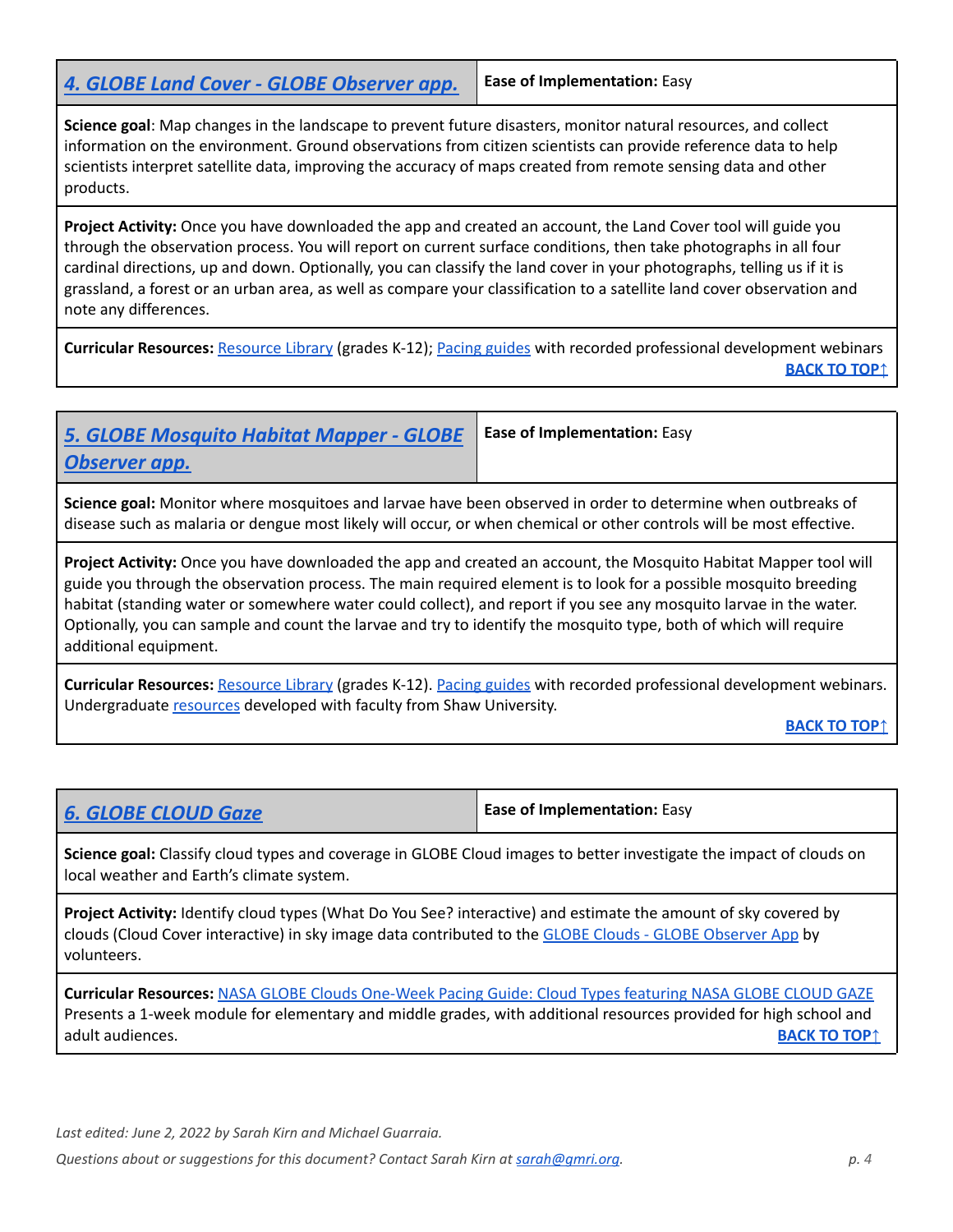**Science goal:** Inspire and enrich student learning through their active contribution to professional science. The GAVRT Project is a partnership between NASA/JPL and the Lewis Center for Educational Research.

**Project Activity:** The GAVRT program allows you and your students to operate a 34 meter (112 foot) radio telescope from your classroom. Partnered with scientists and other observatories from around the world, you will do real research and exploration. We cannot predict exactly what you will see! Available projects include studying black holes, planets, and helping to monitor the health of spacecraft.

**Curricular Resources:** Resources provided after short online orientation (sign up [here\)](http://gavrt.lewiscenter.org/Join-Us/index.html) (grades 5-12). **[BACK](#page-0-0) TO TOP↑**

<span id="page-4-0"></span>

| <b>8. Growing Beyond Earth (GBE)</b> | Ease of Implementation: Moderate |
|--------------------------------------|----------------------------------|
|--------------------------------------|----------------------------------|

**Science goal:** Develop technologies for growing food crops for long-duration missions into deep space.

**Project Activity:** Growing Beyond Earth (GBE) engages classrooms in research to identify and develop plants suitable for growth and consumption during space travel. The project challenges classrooms to conduct a series of plant growth experiments using equipment similar to the Vegetable Production System (Veggie) on the International Space Station.

**Curricular Resources:** Interested teachers (grades 6-12) will first need to complete the GBE [Inquiry](https://docs.google.com/forms/d/e/1FAIpQLSc7sAkXm6mEAjNL5jxe9AWF7W7vn-rjMbWH9_F4PjxrANIdCg/viewform) Form. Once accepted, teachers attend a mandatory training workshop, and Fairchild Tropical Botanic Garden will send all the materials necessary to construct the Vegetable Production System and start growing plants and running experiments. **Curricular guide included. (grades 6-12) [BACK](#page-0-0) <b>TO TOP**<sup>↑</sup> **BACK BACK BACK BACK BACK BACK BACK BACK BACK BACK BACK BACK BACK BACK BACK BACK BACK BACK BACK BACK BACK B** 

<span id="page-4-1"></span>*9. Planet [Hunters](https://www.zooniverse.org/projects/nora-dot-eisner/planet-hunters-tess/about/research) TESS* **Ease of Implementation:** Moderate

**Science goal:** Discover planetary systems and explore the formation and evolution of these worlds by helping analyze data from a survey of 200,000 nearby stars made by NASA's Transiting Exoplanet Survey Satellite (TESS) mission.

**Project Activity:** As a planet passes in front of (or transits) its parent star, it blocks out a small amount of the star's light. The satellite measures light from nearby stars over a period of time, generating graphical displays called light curves (light vs. time). The citizen scientist looks for points on the lightcurve that appear lower than the rest, potentially indicating a transiting planet.

**Curricular Resources:** For middle school classrooms (grades 6-8), see the [Educator](https://s3.amazonaws.com/zooniverse-resources/zoo-teach/production/uploads/resource/attachment/122/Planet_Hunters_Educator_Guide.pdf) Guide (nine distinct lessons). Undergraduate curriculum available on the [Zooniverse](https://classroom.zooniverse.org/#/activities-for-undergraduates) Classroom webpages. **[BACK](#page-0-0) TO TOP↑**